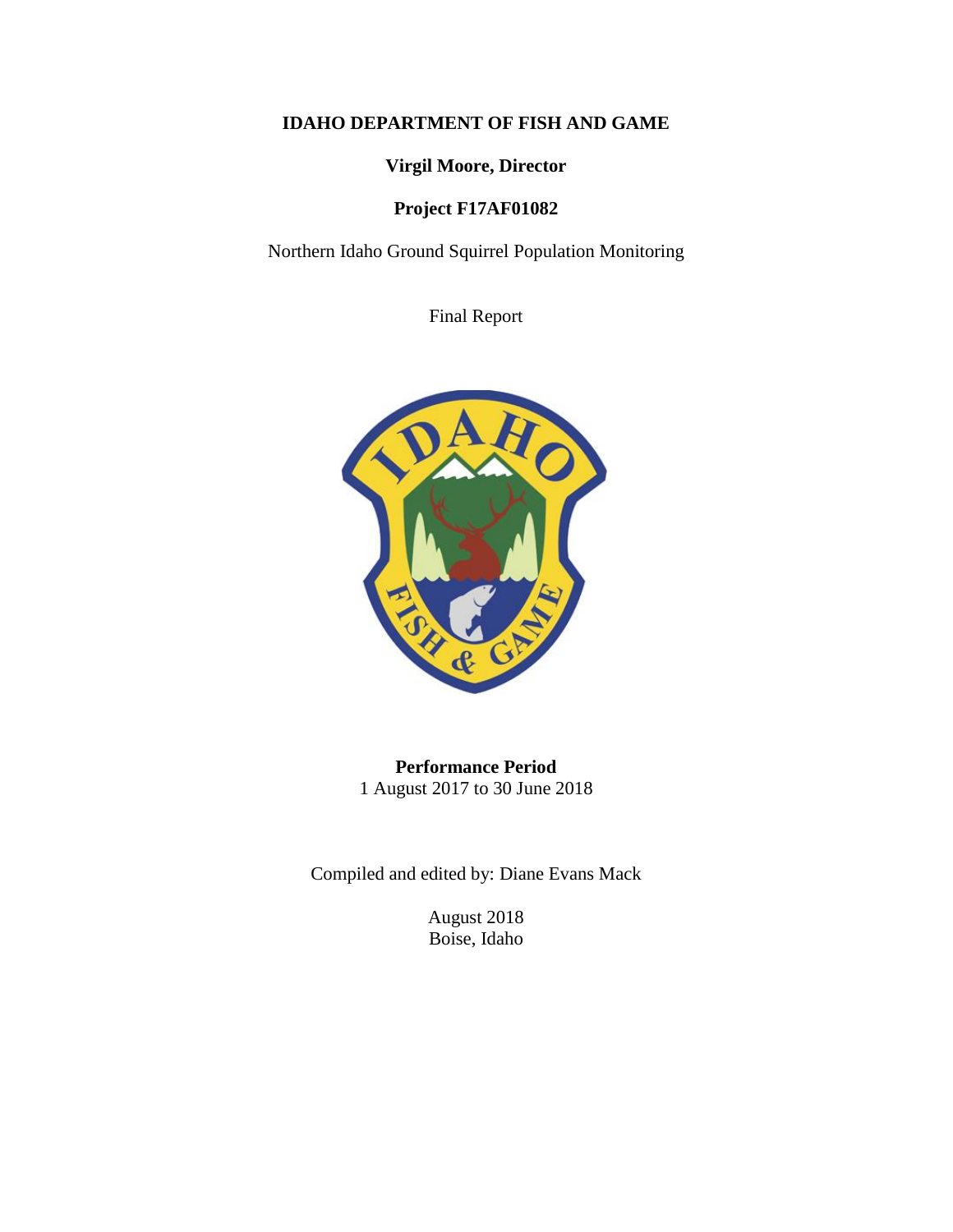Idaho Department of Fish and Game (IDFG) adheres to all applicable state and federal laws and regulations related to discrimination on the basis of race, color, national origin, age, gender, disability or veteran's status. If you feel you have been discriminated against in any program, activity, or facility of IDFG, or if you desire further information, please write to: Idaho Department of Fish and Game, PO Box 25, Boise, ID 83707 or US Fish and Wildlife Service, Division of Wildlife and Sport Fish Restoration Program, 5275 Leesburg Pike, MS: WSFR, Falls Church, VA 22041-3803, Telephone: (703) 358-2156.

Findings in this report are preliminary in nature and not for publication without permission of the Director of the Idaho Department of Fish and Game.

Please note that IDFG databases containing this information are dynamic. Records are added, deleted, and/or edited on a frequent basis. This information was current as of August 2018. Raw data do not have the benefit of interpretation or synthesis by IDFG.

IDFG requests that you direct any requests for this information to us rather than forwarding this information to third parties.

This publication will be made available in alternative formats upon request. Please contact IDFG for assistance.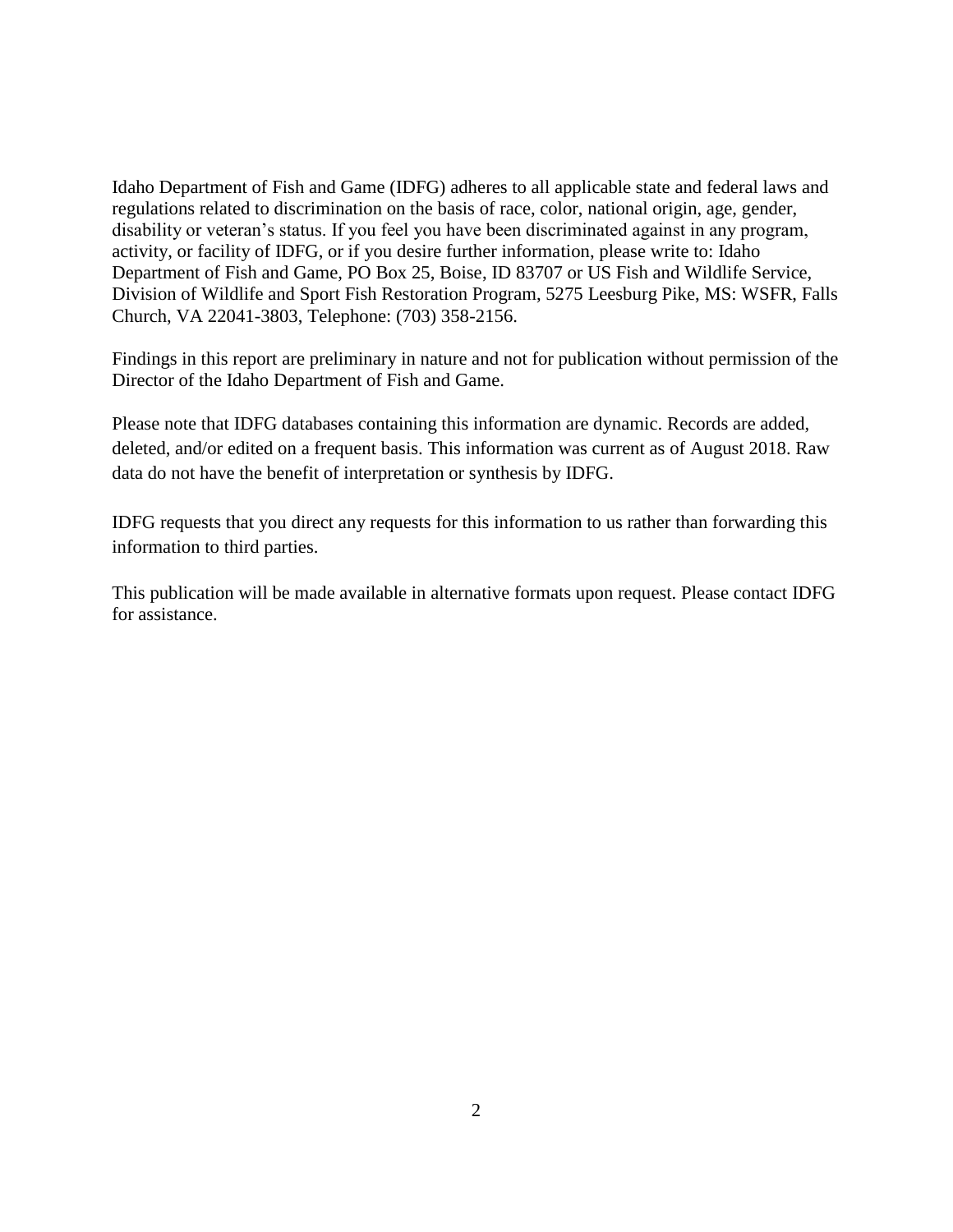# **FEDERAL AID IN WILDLIFE RESTORATION ANNUAL PROJECT PERFORMANCE REPORT**

**1. State:** Idaho

### **Grant number:** F17AF01082

**Grant name:** Northern Idaho Ground Squirrel Population Monitoring

**2. Report Period:** 1 August 2017 to 30 June 2018

**Report due date:** 28 September 2018

**3. Location of work:** Valley and Adams counties, west-central Idaho

# **4. Objectives**

- a) Analyze data from 2017 surveys to calculate estimates of annual abundance and occupancy and summarize in an annual report.
- b) Conduct field surveys for long-term population monitoring in spring 2018 based on a sampling design developed in 2013.
- c) Incorporate an additional stratum into the survey design to document northern Idaho ground squirrel (NIDGS) activity beyond the current sampling frame.
- d) Conduct additional focused surveys as needed to address site-specific questions, such as change in NIDGS distribution in response to habitat treatment, wildfire, or Columbian ground squirrel competition.
- e) Provide field support as needed to the collaborative study of the effectiveness of forest restoration treatments on NIDGS led by the Idaho Fish and Wildlife Cooperative Research Unit at the University of Idaho partnering with the Payette National Forest, Idaho Department of Fish and Game, and the U. S. Fish and Wildlife Service (Conway 2013).

## **5. If the work in this grant was part of a larger undertaking with other components and funding, present a brief overview of the larger activity and the role of this project.**

This project is part of the overall interagency collaboration to advance NIDGS recovery. In addition to this Section 6 grant, population monitoring was supported by U.S. Fish and Wildlife Service (USFWS) Recovery Implementation Funds during this reporting period. Population monitoring is 1 piece of a multi-pronged approach that also includes habitat improvement, research, and outreach/education. Population monitoring is conducted in collaboration with biologists from the USFWS, Payette National Forest (PNF), Idaho Cooperative Fish and Wildlife Research Unit at the University of Idaho (UI), species experts, and private landowners. Quantifying the trajectory of the NIDGS population each year is the first step in assessing recovery. Information on the distribution and abundance of NIDGS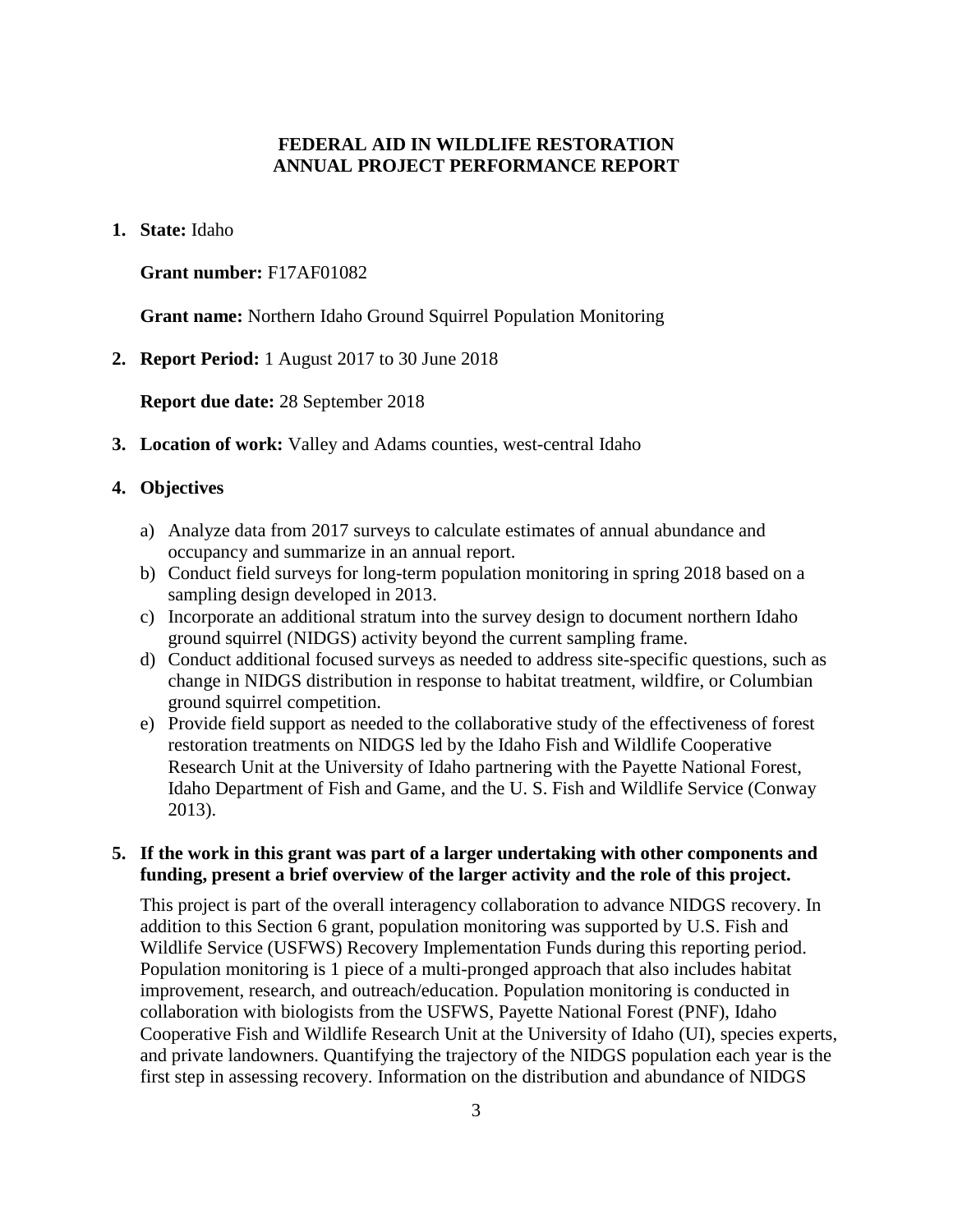directly influences management decisions and land management practices that help identify appropriate conservation strategies. In addition, these results allow continued collaboration with land managers, regulatory agencies, and research partners by providing a range-wide reference point from which to identify objectives or compare results from other site- or topicspecific studies.

Extant populations of NIDGS found on federal land are managed by the PNF. In 2012 the PNF was selected to participate in the national Collaborative Forest Landscape Restoration Program (CFLRP). The PNF currently has three large-scale (>50,000 ac) projects underway which include a component to improve NIDGS habitat with thinning and prescribed fire. These actions aim to rejuvenate forage plants and create corridors to link populations. As part of monitoring for the CFLRP, the PNF entered into an agreement with UI to study response of NIDGS to habitat treatments. This 8-year project works hand-in-hand with overall population monitoring, sharing resources and data.

On private lands, a Safe Harbor Agreement (SHA) and a Low-Impact Habitat Conservation Plan (HCP) contribute to NIDGS conservation. The SHA, finalized in 2009, covers 4,227 acres on the OX Ranch and encompasses significant occupied NIDGS sites near Bear, Idaho. The HCP, signed in 2007, covers 5 acres within the larger Price Valley population complex. The cooperation of these landowners contributes to population monitoring by ensuring access for surveys on key private lands.

#### **6. Describe how the objectives were met.**

#### *Objective (b), 2018 surveys*

During 13 April – 30 June 2018, we completed at least 2 line-transect distance-based surveys in each of 844 grid cells randomly selected from the primary sampling frame established in 2013. In addition, we surveyed 268 grid cells randomly selected from a newly created expansion of the sampling frame (see *Objective (c)*, below). Collectively this represented 222 km of surveys, on which we tallied 2,253 NIDGS detections. These data will be used in program DISTANCE to estimate detection probability, density, and an estimate of abundance with confidence intervals for 2018. Funds from this grant covered 80% of the 2018 field survey effort for population monitoring summarized above. This included 4 temporary technicians, 1 year-round senior technician, field housing, supplies, and transportation to conduct NIDGS surveys.

## *Objective (c), add stratum to sampling*

Prior to the onset of surveys in spring 2018, we expanded the population monitoring sampling frame to encompass locations more recently occupied by NIDGS, areas proposed for habitat treatments by the PNF as part of CFLR projects, or areas of modeled suitable habitat that had not been surveyed. The sampling design developed in 2013 recognized the potential need to add new sites over time, and defined such an expansion as Stratum 3 (Evans Mack et al. 2013). We used ArcGIS to select 833 grid cells from the underlying sampling frame grid that overlaid these current areas of interest. We created 2 parallel 100-m transect lines in each new grid cell and exported the start and end points of each line for uploading to GPS units for field navigation. We created a spatially balanced random ranking of the 833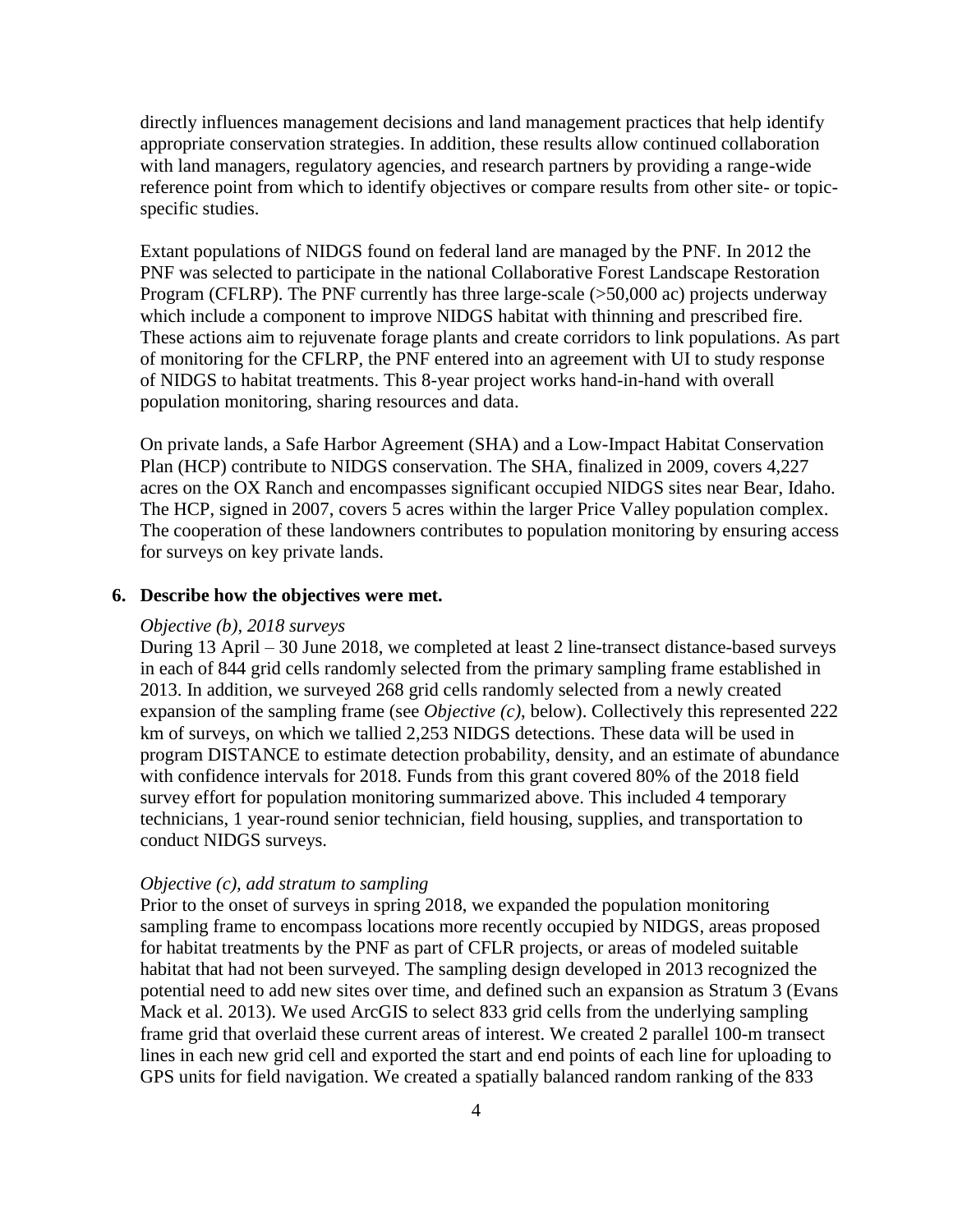cells and distributed those across our 3-year rotating panel (278 cells surveyed each year for 3 years, then repeated). We targeted the first group of 278 cells for surveys during the 2018 field season.



Figure 1. Portions of expanded sampling frame (stratum 3) that incorporate areas proposed for habitat treatment (left) and recently occupied by northern Idaho ground squirrels (right).

# *Objective (d), additional surveys*

During Spring 2018 we surveyed 3 areas outside of the selected sampling frame to address site-specific issues. First, we followed up on a report by the PNF of NIDGS observed at a site proposed for gravel extraction. We made 3 exploratory visits to this site and confirmed the presence of at least 4 individual NIDGS. This was a new location for this species, 3 km away from the nearest occupied site. Second, we conducted 2 walk-through surveys in a location planned for timber harvest by Idaho Department of Lands (IDL). This location was adjacent to known occupied habitat but not encompassed by our annual surveys. We detected NIDGS at several locales within the timber project area and worked with IDL to avoid these sites during road upgrades and timber harvest. Last, we conducted line-transect distance sampling in 42 grid cells that hadn't been selected for surveys in 2018 but which were located within the proposed new high water boundary at Lost Valley Reservoir. This was in response to a proposal by the Lost Valley Reservoir Company to raise the height of the dam and increase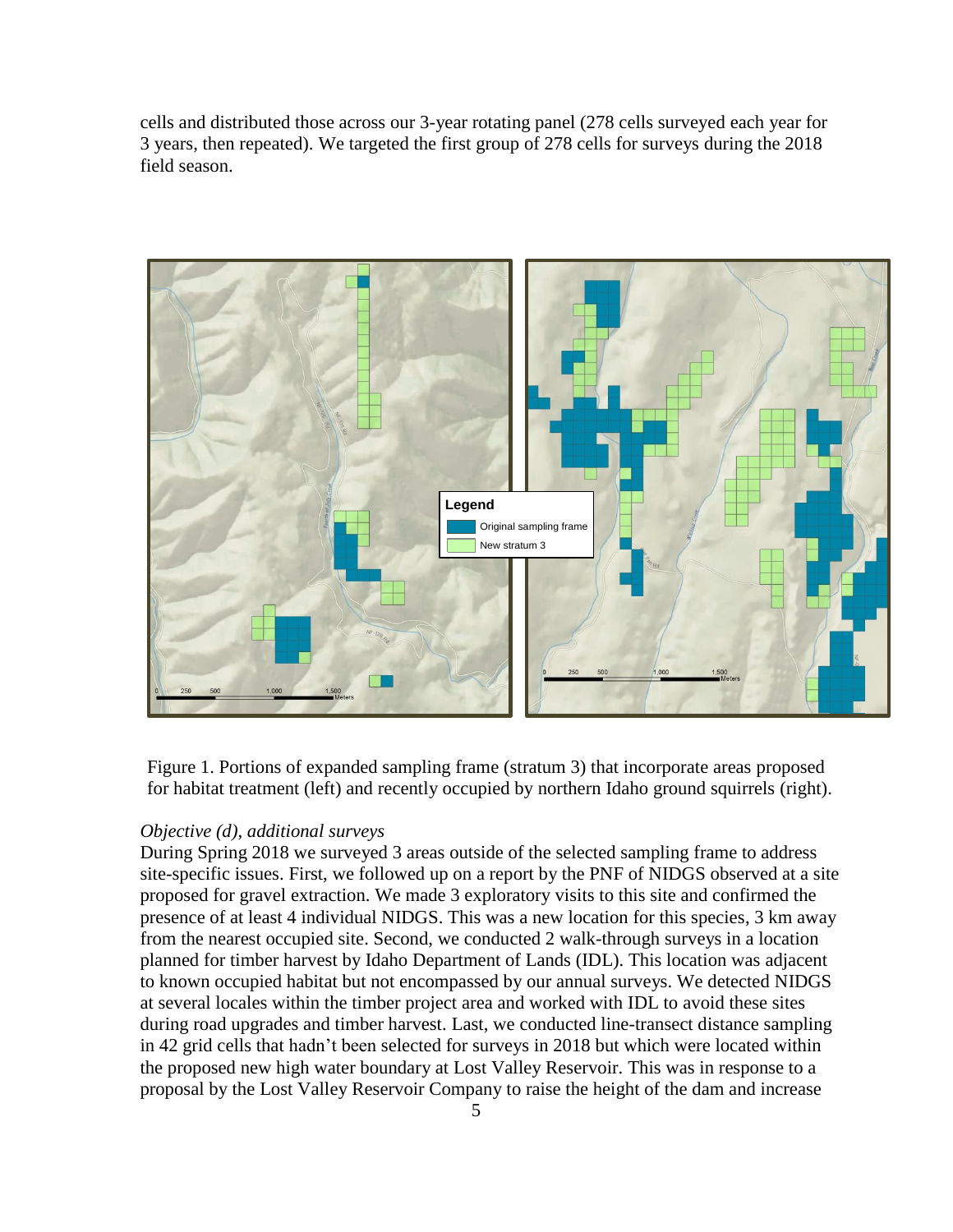the size of the reservoir pool, potentially inundating occupied habitat. We surveyed the additional 42 grid cells to have seamless coverage, in 1 year, of the area potentially affected. Otherwise, the data we had within this project area would have been compiled across 3 consecutive years of surveys, given the rotating panel design of population monitoring.

### *Objective (e), support University of Idaho collaborative study*

During this grant period the IDFG population monitoring crew assisted the UI study (NIDGS response to habitat treatments) by documenting badger occurrence in shared study areas. Badger predation can have a significant impact on NIDGS colonies, particularly less robust colonies of few individuals. The USFWS contracts with Wildlife Services to address chronic badger issues at NIDGS occupied sites. We documented recent badger activity as we conducted population surveys, and provided those locations to the USFWS to facilitate proactive response. Other collaboration with the UI research project, specifically in regard to overall planning and trouble-shooting, occurred with other funding sources.

# **7. Discuss differences between work anticipated in grant proposal and grant agreement, and that actually carried out with Federal Aid grant funds.**

*Objective (a)*, analyzing results of 2017 surveys, was completed with other funds and thus not reported on here. The remaining 4 objectives were completed as anticipated.

### **8. List any publications or in-house reports resulting from this work.**

No reports have yet been prepared from this work. A report on results from the 2018 field season will be released in December 2018.

#### **Name, title, phone number, and e-mail address of people compiling this report:**

Diane Evans Mack, Regional Wildlife Biologist [diane.evansmack@idfg.idaho.gov](mailto:diane.evansmack@idfg.idaho.gov)

### **Literature Cited**

Evans Mack, D., C. Gillen, and L. McDonald. 2013. Long-term population monitoring of northern Idaho ground squirrel: sampling design, pilot implementation, and 2013 population estimates. Unpublished report to the U.S. Fish and Wildlife Service, threatened and endangered species projects F11AP00417 and F12AP00815 and cooperative agreement no. F11AC00175. December 31, 2013. Idaho Department of Fish and Game, Boise, Idaho, USA.